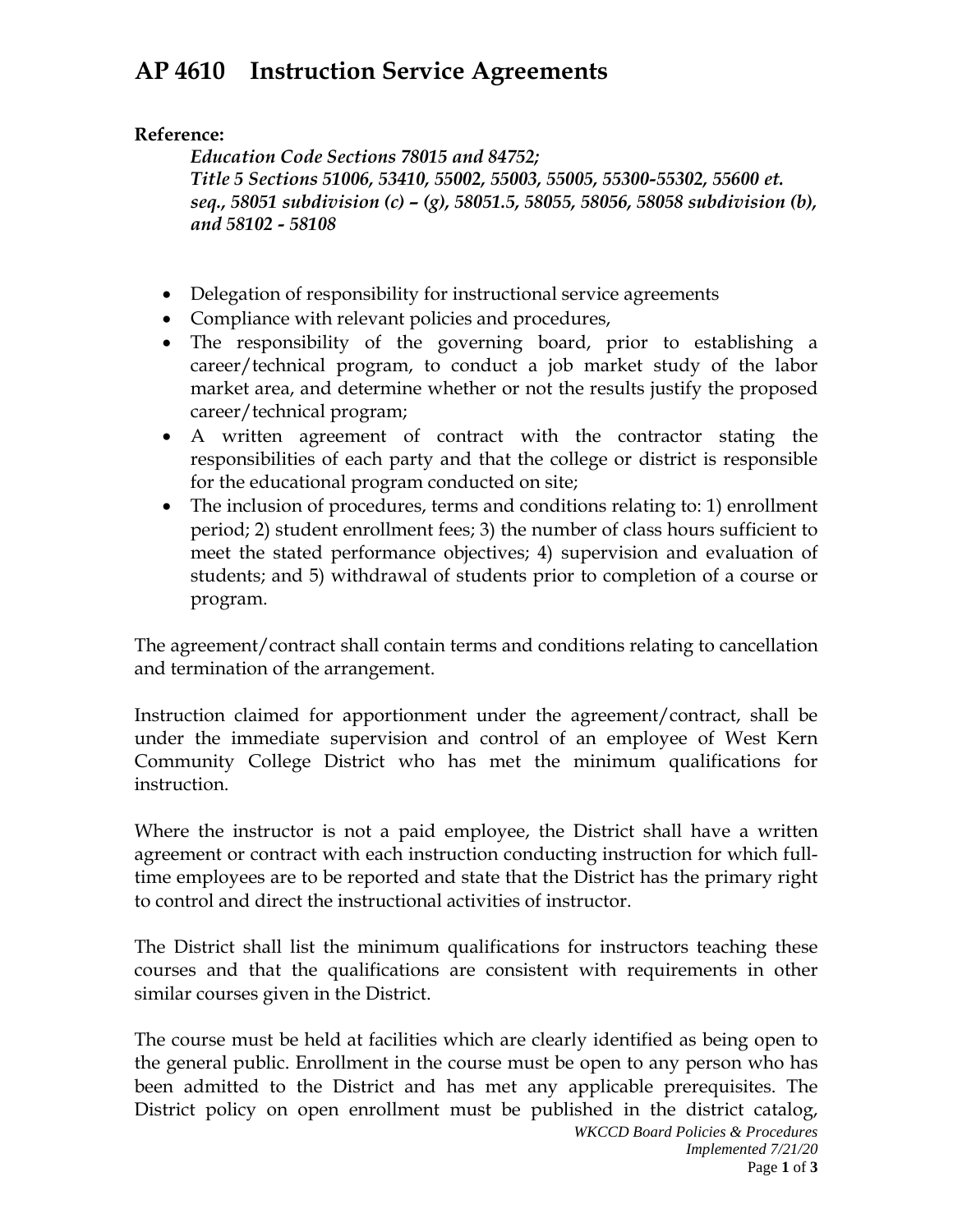schedule of classes, and any addenda to the schedule of classes, along with a description of the course and information about whether the course is offered for credit and is transferable.

Course outlines of record for advanced public safety courses will not list as a prerequisite public safety employment or possession of a basic course diploma. Appropriate health and safety prerequisites or enrollment limitations can include the requirement to pass a California Department of Justice Live Scan or other additional requirements that comply with the law.

Course outlines of record for advanced public safety courses should include a sufficiently detailed list of prerequisites that are directly related to the content of the advanced course so that all prospective students can be assessed for enrollment eligibility. Prerequisites may not be established or construed to prevent academically qualified persons not employed in public safety agencies from enrolling in and attending courses.

A student may request an evaluation of his/her previous experience and coursework to determine if it is equivalent to the listed requirements. A student found not to meet the prerequisite requirements may challenge the prerequisites through the District's prerequisite challenge process. The District must maintain documentation that demonstrates its processes for assessing student eligibility for enrollment were followed.

College publications shall inform students regarding the method by which they may seek an evaluation for equivalent enrollment eligibility for advanced public safety courses. College publications, including the course outline and syllabi, shall include a notification that approval of equivalent enrollment eligibility is not a guarantee that state regulatory or licensing agencies will also grant equivalency for licensure or employment purposes.

Degree and certificate programs must have been approved by the California Community Colleges Chancellor's Office and courses that make up the programs must be part of the approved programs, or the District must have received delegated authority to approve those courses locally.

The courses of instruction are specified in the agreement, the outlines of record for such courses and are approved by the District curriculum committee as meeting Title 5 course standards, and the courses have been approved by the district board of trustees.

Procedures used by the District to assure that faculty teaching different sections of the same course, teach in a manner consistent with the approved outline of record for that course are applied to courses and faculty covered under the agreement and students are held to a comparable level of rigor.